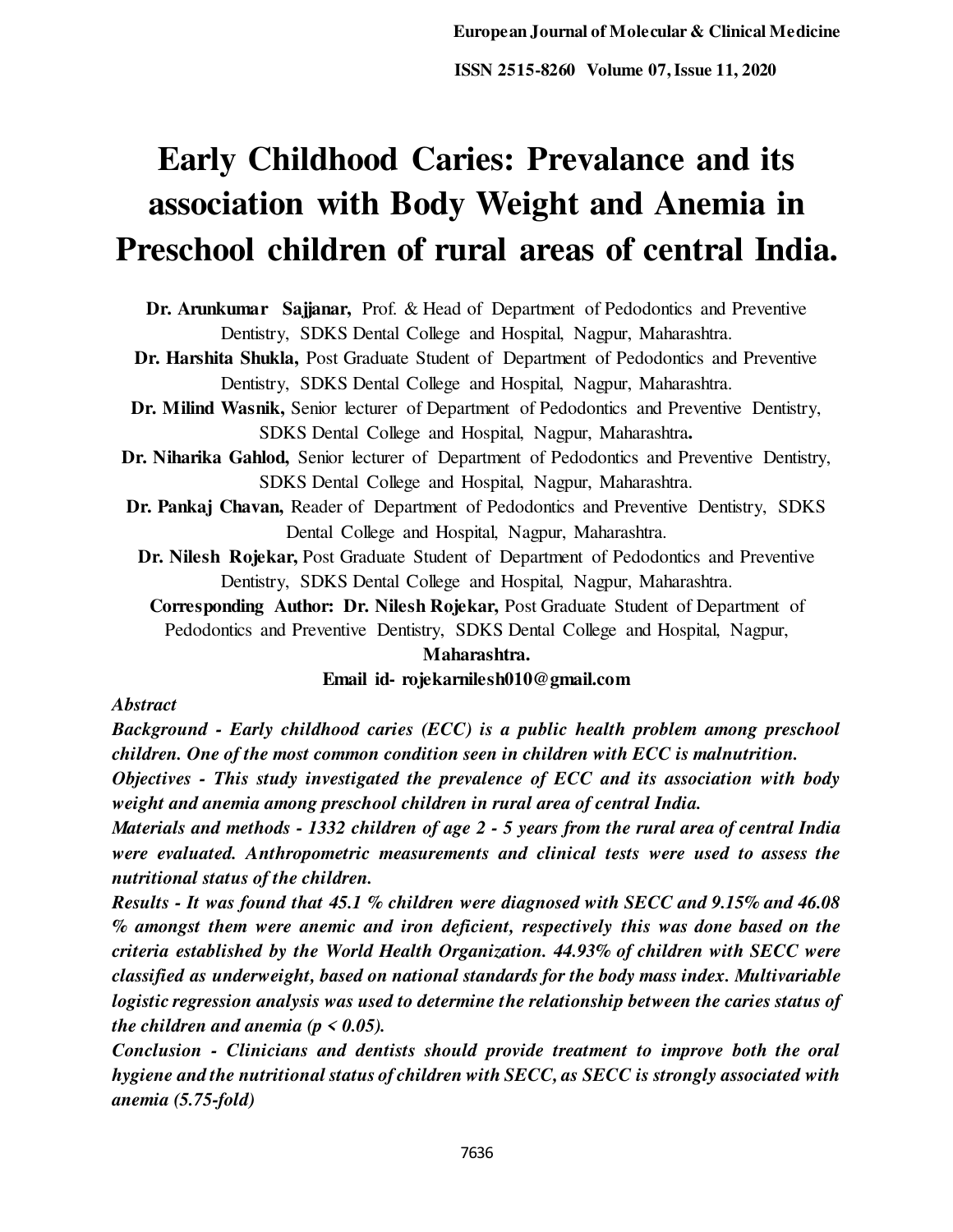## **Introduction**

Early childhood caries (ECC) is defined as the dental decay that affects the primary dentition in children of age younger than 6 years [1]. It is a condition faced by infants, toddlers and preschool children in developing as well as developed countries [2]. Severe forms of ECC generally have a strong impact on children's growth and development, and well-being [3], and can also have a negative impact on social and economic effects on parents and society [\[4\]](https://www.ncbi.nlm.nih.gov/pmc/articles/PMC7197144/#CR6)

In India, a fluctuant prevalence rate of ECC was found over the years. It varied from 55.5% in 1940 to 68% in 1960. [5] Despite the preventive measures and awareness, the prevalence rate of ECC is steadily increasing in our country. One of the significant studies conducted by Kuriakose et al 2015, the results showed an increased caries prevalence of 54%. Amongst preschool children of Trivandrum district [\[6\]](https://www.ncbi.nlm.nih.gov/pmc/articles/PMC4319349/#ref13)

In a recent systematic review several explanations about the relationship between ECC, malnutrition and anemia has been mentioned. [7] According to the author's the low hemoglobin (Hb) levels in S-ECC children may be attributed to the body's inflammatory response to chronic pulpitis which triggers a series of events that ultimately leads to production of cytokines which in turn may inhibit erythropoiesis and thus reduce the level of Hb in blood. [8,9] Secondly, pain experienced by S-ECC children may lead to altered eating habits resulting in anemic conditions due to poor diet. ECC leads to destruction of primary dentition causing oral pain that can interfere with eating and sleeping resulting in a child being underweight [10] and stunted [11]. However, most of the evidence on the relationship between ECC, malnutrition and anemia is inconclusive.

There is very limited data regarding the prevalence of ECC in rural population around central India population and also on the relationship between these three public health issues that have shared etiological factors. In order to design cost-effective and efficient interventions using the common risk factor approach, and targeting at-risk children in parts of the world where the problems are most concentrated it is very important to understand these relationships.

**Aims and Objectives** – To determine the prevalence of Early Childhood Caries amongst the children going school in the rural area of central India and its association with anaemia and body weight.

Materials and Methods

Study design – Descriptive cross-sectional study

Source population – Children from various Anganwadi centres and government aided day carecentres in the rural areas of Nagpur district in Maharashtra

Study population – Children of <60 months of age from various Anganwadi centres and government aided day care-centres in the rural areas of Nagpur district in Maharashtra.

Study setting - various Anganwadi centres and government aided day care-centres in the rural areas of Nagpur district in Maharashtra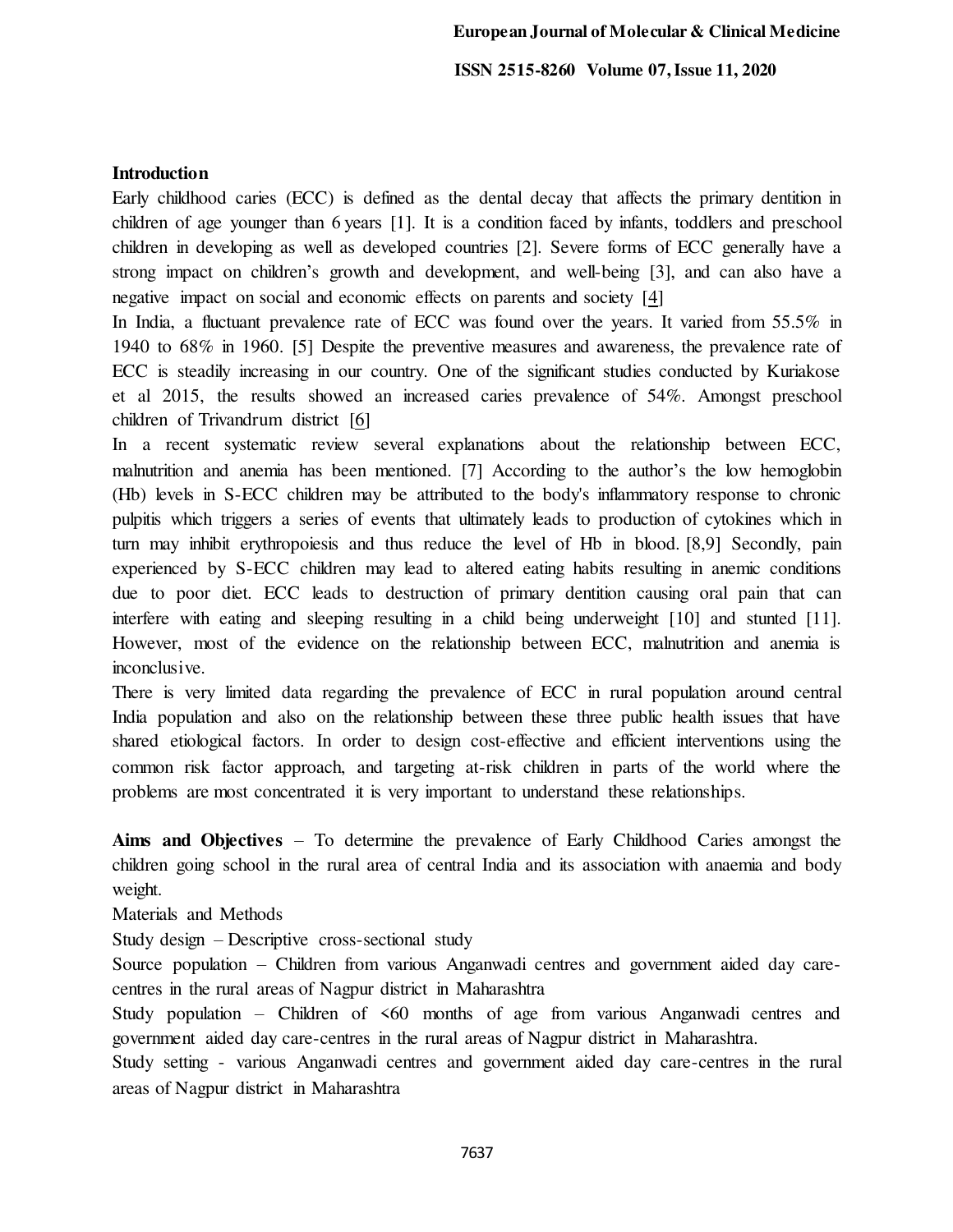Study period – for a period of two months from 2019 October – 2019 December

Sample size and sampling technique – The study group consisted of 1332 school going children obtained using simple random sampling.

## **Ethical clearance**

The study was carried forward after ethical clearance from the institute. This study was conducted after obtaining parent's/ guardian's informed written consent, child's assent about study protocol in the vernacular language that is best understood by them. **Inclusion criteria** 

- School going Children of  $\leq 60$  months of age
- All the children from these pre-schools who were co-operative in the age of 2-5 years and accompanied by their parents.

## **Exclusion criteria**

- Children with developmental enamel defects
- Children with systemic diseases

#### **Dental examination and diagnosis**

Diagnosis of SECC was based according to the diagnostic criteria established by the American Academy of Pediatric Dentistry [1]. Oral examination was done by single examiner to determine the defs scores. There was no history of prior dental treatments, including extractions, restorations, and endodontics of any participant.

#### **Demographic information**

A questionnaire was provided to parent or caregiver of each child that recorded the demographic and socioeconomic data.

#### **Anthropometric measurements**

The body weight and height of each child were recorded, and the body mass index (BMI) was calculated (in  $kg/m^2$ ). The children were classified as obese, overweight, normal weight, or underweight.

#### **Biochemical measurements**

Blood samples were collected from each participant and were analyzed by the Medical laboratory, for anemia-related parameters including an evaluation of red blood cell (RBC) count, concentration of Hgb, hematocrit (Hct) value mean corpuscular volume (MCV), mean corpuscular hemoglobin concentration (MCHC), mean corpuscular hemoglobin (MCH), serum iron, transferrin (TSF) saturation. total ironbinding capacity (TIBC)

#### **Statistical analysis**

SPSS statistical software (version 21.0, USA) was used for data analysis. Statistical analyses included both descriptive and analytical tests. Descriptive data are presented as the number/percent of distributions in a tabular format. Biochemical measures were described as the median and standard deviation (SD) of the results of the blood analysis. Examinations of the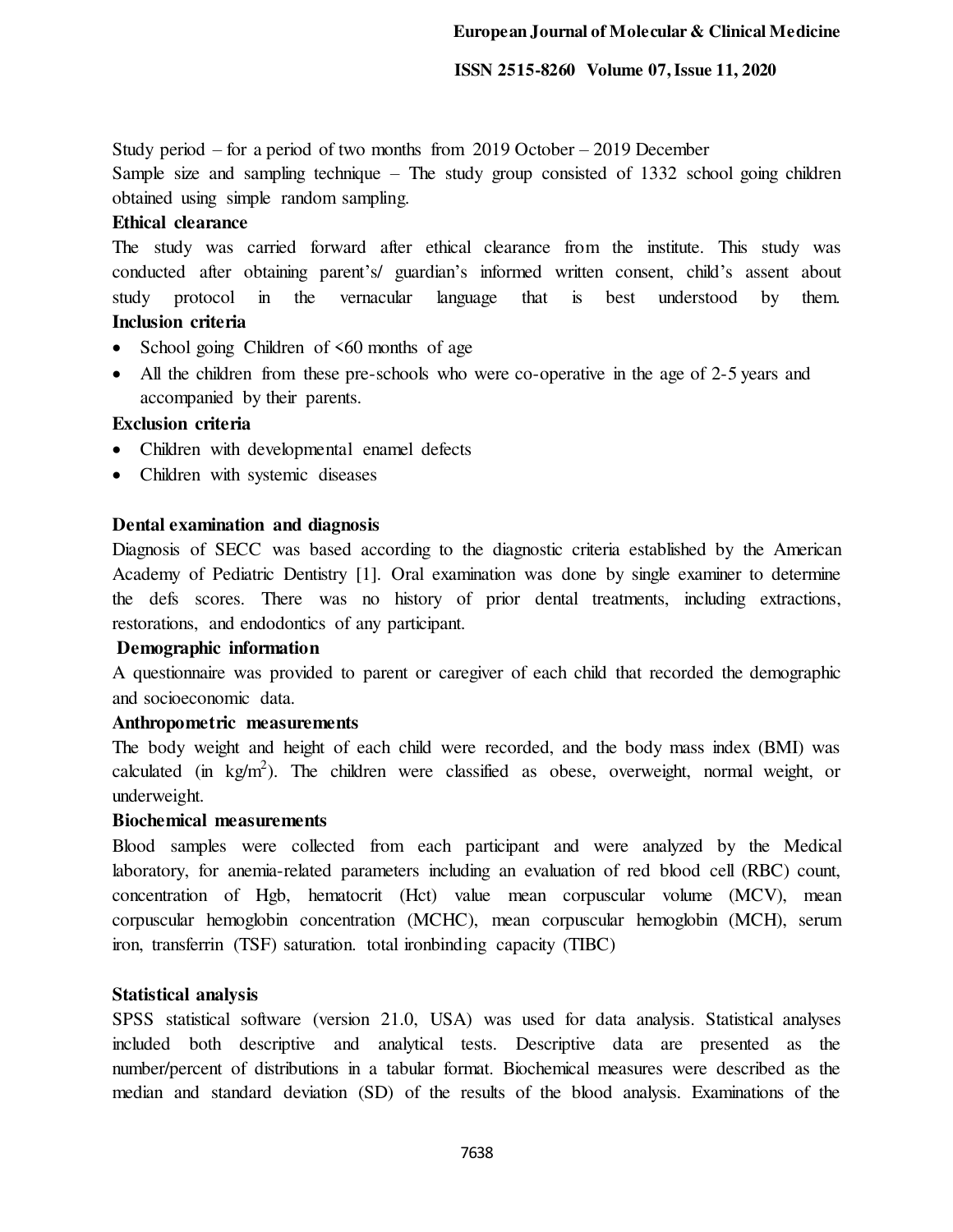relationships between the defs scores and participants' iron deficiency/anemia/growth impairment status were performed using a Chi-square analysis and statistical significance was set at  $P \leq 0.05$ . Multivariate logistic analysis was used to estimate the independent effects of the malnutrition status in the children.

#### **Results**

Of the total 1332 children,  $6.9\%$  were of  $1-2$  years,  $24.4\%$  were 3 years old,  $38.1\%$  were 4 years old, and 30.6% were of 5 years of age. Out of the children examined, 47.5 % were male and rest female children. 45.1 % children were having decayed teeth[. Table 1](https://www.ncbi.nlm.nih.gov/pmc/articles/PMC4319349/table/T1/) shows the distribution of sample according to decayed teeth.

| No of decayed teeth | Count           | Percentage |
|---------------------|-----------------|------------|
| Nil                 | 73 <sub>1</sub> | 54.87      |
| $1 - 5$             | 439             | 32.95      |
| $6 - 10$            | 127             | 9.5        |
| >10                 | 35              | 2.6        |

## **Dental diagnosis**

The mean standard deviation of decayed, missing, or filled teeth was  $12.46 \pm 4.23$ , while that of the defs scores was  $35.68 \pm 14.75$ .

#### **Anthropometric measurement**

The BMI for 271(45.09%) of the participants were within the optimal ranges for their respective categories of age and gender, based on the International Standards. (Table 2)

| Body mass Index | Count | Percentage |
|-----------------|-------|------------|
| Underweight     | 270   | 44.93      |
| Optimal         | 271   | 45.09      |
| Overweight      | 48    | 7.98       |
| Obese           |       | 1.9        |

#### **Biochemical measurements**

The median, mean, and SD of the biochemical measurements are listed in Table 3. The results of blood analysis are shown as the median, mean SD. Standard ranges of RBC, Hgb, and MCV test results are described according to age-specific thresholds (from 6 months to 6 years), and the ranges of the serum iron concentration and the TIBC tests are described according to gender specific thresholds, each based on the International Standards. The definitions of iron deficiency and anemia according to age- and gender-specific thresholds were used based on standards established by the World Health Organization (WHO) [12].

Anemia was defined as an Hgb concentration below 11 g/dL or an Hct value below 33% for children aged 6 -59 months or an Hgb concentration below 11.5 g/dL or an Hct value below  $34\%$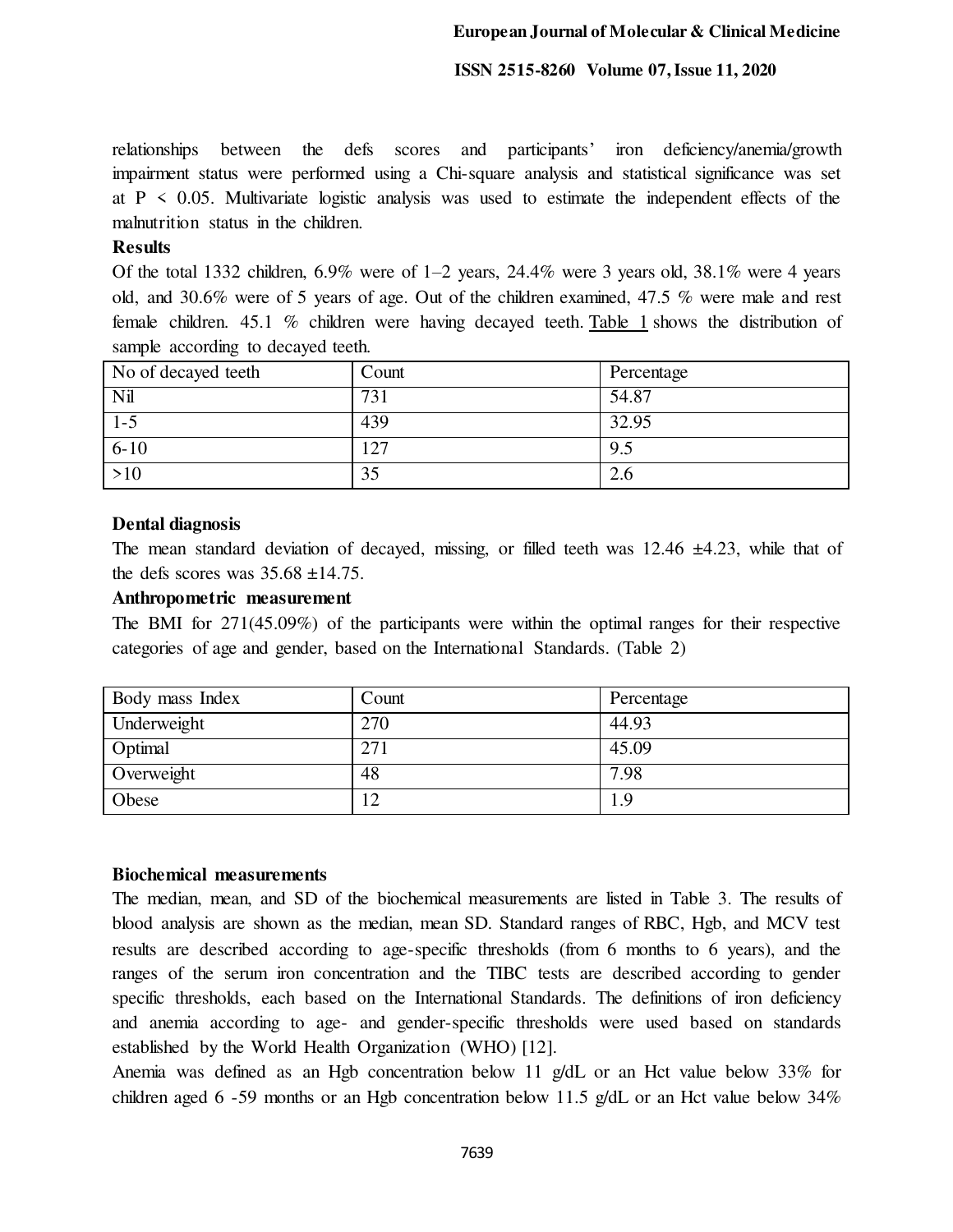for children aged 5-11 years. TSF was calculated as (serum iron/TIBC) X 100%, while iron deficiency was defined as TSF saturation below 16%.

All of the anemia-related measurements were below the standard ranges as shown in Table 3, 289 of the children (48.08%) were iron-deficient [12]. 78 (12.97%) had an MCV below the reference range (minimum: 74.9 fmol), and were diagnosed with iron deficiency anemia. The test results of RBC count, Hct value, and Hgb concentration were below the reference range in 85(14.14), 88 (14.64), and 108 (17.97) of the children, respectively, and all the children within these groups were diagnosed as having anemia. As shown in Table 3, 55(9.15%) and 277(46.08) were diagnosed as being both anemic and iron-deficient based on the WHO definitions [12].

| Anemia Related Measures              |                 |                                              |                       |  |  |
|--------------------------------------|-----------------|----------------------------------------------|-----------------------|--|--|
| Parameters                           | Mean (SD)       | Median (Range)                               | <b>Standard Range</b> |  |  |
| iron<br>Serum                        | 63.32(33.67)    | 61.00<br>(9.00)<br>$\overline{\phantom{a}}$  | Male: 45 - 182        |  |  |
| (mg/dL)                              |                 | 246.60)                                      |                       |  |  |
| $T\text{IBC}$ (mg/dL)                | 390.17 (251.71) | 364.60<br>$(229.30 -$                        | Female: 28 - 170      |  |  |
|                                      |                 | 2774.40                                      |                       |  |  |
| TSF $(\%)$                           | 17.54 (9.68)    | (2.81)<br>16.49<br>$\overline{\phantom{a}}$  | Male: 257 - 421       |  |  |
|                                      |                 | 75.27)                                       |                       |  |  |
| MCV (fmol)                           | 79.40 (5.29)    | (59.50)<br>80.4<br>$\overline{a}$            | Female:<br>254        |  |  |
|                                      |                 | 88.90)                                       | 450                   |  |  |
| MCH(Pg)                              | 27.08 (2.13)    | 27.40<br>(19.00)<br>$\overline{\phantom{0}}$ | $16\%$                |  |  |
|                                      |                 | 30.40                                        |                       |  |  |
| $MCHC$ ( $g/dL$ )                    | 34.07 (0.74)    | 34.10<br>(34.10)<br>$\overline{a}$           | $74.9 - 84.6$         |  |  |
|                                      |                 | 36.40                                        |                       |  |  |
| 10 <sup>6</sup><br><b>RBC</b><br>(X) | 4.70(0.42)      | $4.66(3.66 - 6.12)$                          | $25.2 - 29.1$         |  |  |
| /mL)                                 |                 |                                              |                       |  |  |
| Hct $(\%)$                           | 37.15 (2.60)    | 37.10 (30.8-47.70)                           | $32.6 - 35.1$         |  |  |
| Hgb (g/dL)                           | 12.60(0.92)     | $12.7(10.3-15.20)$                           | $4.28 - 5.05$         |  |  |

# **Chi-square analysis of associations between the defs score and malnutrition status (anemia/iron deficiency/underweight)**

A defs score  $\geq$  35 was significantly associated with anemia (7.32%, p < 0.021) (Table 4). Although no significant differences were observed in malnutrition and iron-deficiency status, 28.8% of the children with defs scores  $\geq$  35 were underweight, whereas 16.63 % of the children with defs scores < 35 were underweight.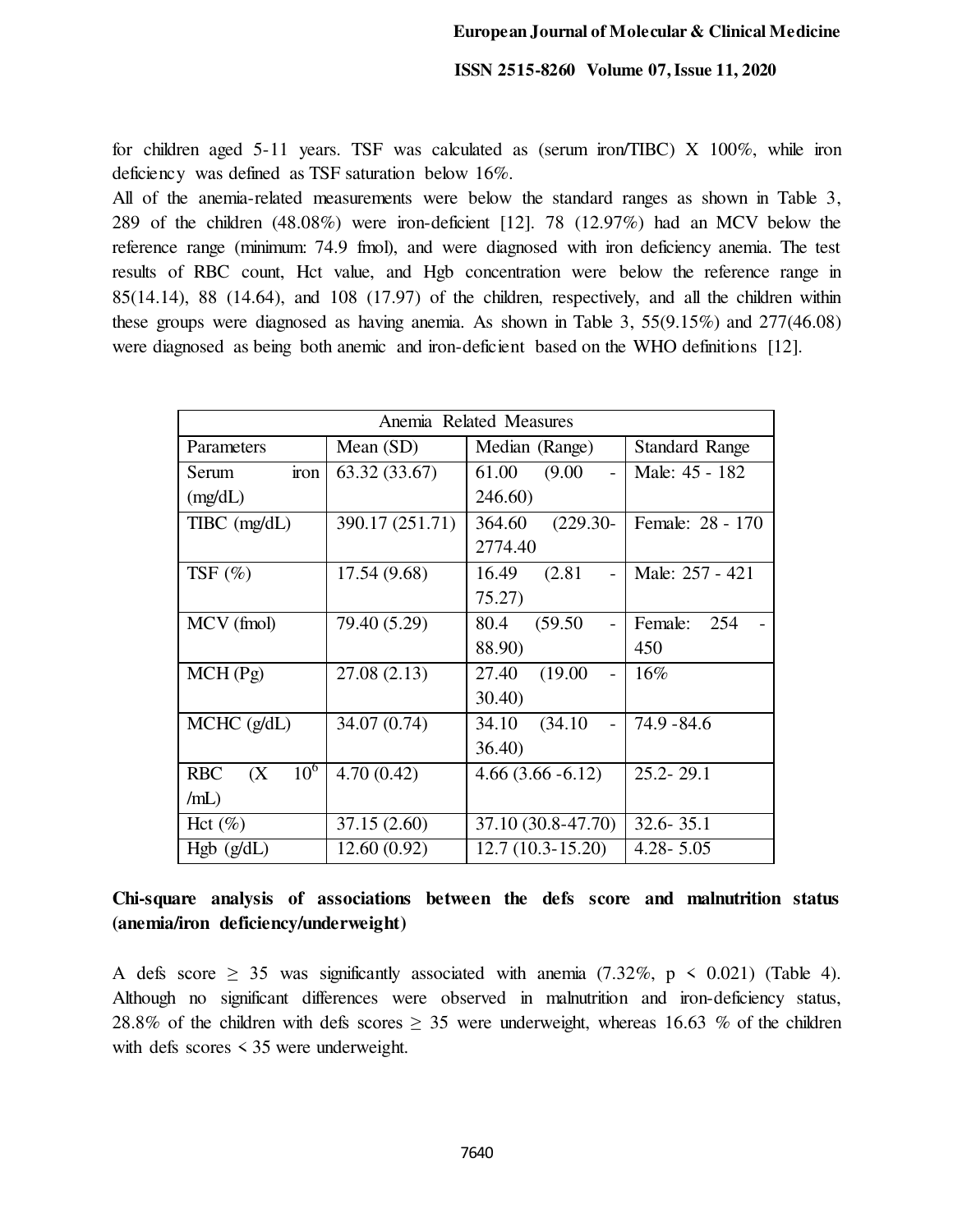| Table<br>4.                          |                | Analysis | of                       | dental         | and<br>status   |  |
|--------------------------------------|----------------|----------|--------------------------|----------------|-----------------|--|
| anemia/irondeficiency/malnutrition   |                | status   | children<br>$\mathbf{m}$ | with<br>severe |                 |  |
| early childhood caries $(n = 601)$ . |                |          |                          |                |                 |  |
| Clinical                             | $\geq$ 35 defs |          | $\leq$ 35 defs           |                | Chi Square test |  |
| Category                             |                |          |                          |                |                 |  |
|                                      | N              | $\%$     | $\mathbf N$              | $\%$           | P value         |  |
| <b>Body Mass</b>                     |                |          |                          |                |                 |  |
| <b>Index</b>                         |                |          |                          |                |                 |  |
| Underweight                          | 170            | 28.28    | 100                      | 16.63          | 0.145           |  |
| Optimal                              | 173            | 28.78    | 98                       | 16.30          |                 |  |
| Overweight                           | 19             | 3.16     | 29                       | 4.82           |                 |  |
| Obese                                | 5              | 0.8      | 7                        | 1.1            |                 |  |
| Anemia                               |                |          |                          |                | $0.021*$        |  |
| Yes                                  | 44             | 7.32     | 11                       | 1.83           |                 |  |
| N <sub>o</sub>                       | 325            | 54.07    | 221                      | 36.77          |                 |  |
| <b>Iron</b>                          |                |          |                          |                | 0.168           |  |
| <b>Deficiency</b>                    |                |          |                          |                |                 |  |
| Yes                                  | 174            | 28.95    | 103                      | 17.13          |                 |  |
| N <sub>o</sub>                       | 156            | 25.95    | 168                      | 27.95          |                 |  |

**Multivariable logistic regression analysis of associations between defs score and anemia**

Multivariable logistic regression showed that defs scores  $\geq$ 35 significantly correlated with anemia while adjusting for age, gender and BMI for confounding factors. Children with a defs score  $\geq$  35 were shown to be at a 5.75-fold higher risk for anemia, compared with those with defs scores  $\le$  35 (95%CI = 1.39-69.34; p=0.041)

#### **Discussion**

The present study described the prevalence of ECC amongst preschool children of rural population around Nagpur city and its association with body weight and anemia. Children with ECC were found to be at risk for anemia and iron deficiency. 9.15% were diagnosed with anemia, and 46.08% were diagnosed with iron deficiency [12]. Multivariable logistic regression was used to find the status of caries. It was found that (defs score  $\geq$  35) was independently associated with anemia. Only one study has investigated the status of anemia and iron deficiency in children with ECC [6]. RS Tang et al. (2012) reported a lesser prevalence of anemia (11%, Hgb  $\leq$  110 g/L) and lower prevalence of iron deficiency (18%, serum ferritin  $\leq$  10 mg/L) in children with ECC than were observed in the children with ECC in our study [9]. Although the prevalence of anemia reported by Kuriakose et al. (2015) was higher than that obtained from our results, consideration should be given to the differences between the methodologies and sample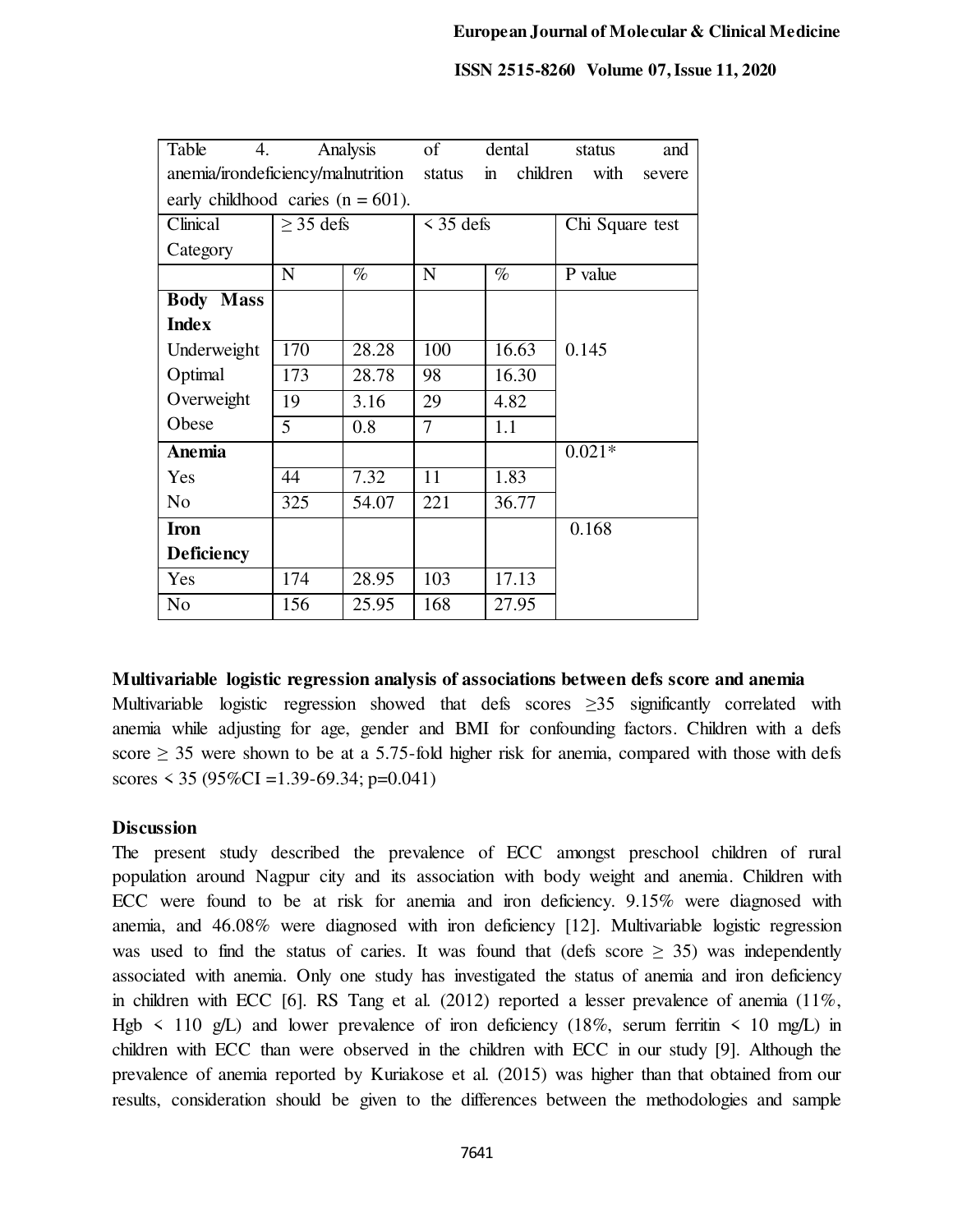size used in the two studies. Moreover, present study uses the definitions and standards of anemia and iron deficiency established by the WHO criteria.

Anemia can be caused by several factors, including dietary factors, genetic (congenital) factors, environmental factors [14,15], and inflammatory processes. Children with ECC may have higher rates of anemia and iron deficiency for various reasons. Children with ECC may consume cow's milk excessively, which reduces the absorption of iron [16]. In addition, children with ECC have untreated caries that often cause pain or discomfort, and they may thus have difficulty in chewing certain iron- and vitamin C rich foods, such as red meat and citrus fruits, respectively [17]. Furthermore, children with SECC may suffer from acute or chronic inflammation, resulting from pulpitis and periapical abscess and fistula, and such inflammatory complications may induce the production of cytokines that suppresses the synthesis of Hgb [12]. In present study, children with anemia suffered a greater amount of injury to their teeth according to their defs scores, compared with the children without anemia. Such greater injury is likely to have a greater effect on their health, based on the preceding status. In our study, 30% of participants were underweight (30/101). A recent study showed that the prevalence rate of underweight children with SECC was 4% [9]. Other studies report that children with SECC are significantly shorter and possess lower average weights than children with complete dental rehabilitation [10,11]. Poor sleep quality resulting from dental pain may contribute to decreases in the production of glucosteroids, which may also impair growth [12]. Although 46% of our participants had iron deficiencies, almost none had calcium levels below the reference range. The concentration of serum iron is often influenced by dietary factors [17,18], and iron absorption can be depressed by excessive calcium intake. Prolonged breastfeeding and the early introduction or increased consumption of cow's milk was associated with an increased risk of iron deficiency in children in Australia, Canada, New Zealand, and the United Kingdom [18]

#### **Limitations**

The study design was cross-sectional, which does not allow for the determination of true cause and effect. It was extremely challenging to find caries free age matched controls to participate in the study. The study sample was small; hence the findings of the study need to be confirmed in large groups. Despite the limitations, the clinical importance of this study is that S-ECC has been identified as a risk marker for IDA. The results suggest, however, that physicians and dentists treating young children should consider that S-ECC is a risk marker for anemia. For physicians, nutritional deficiencies should alert them to the possibility that S-ECC is present and is a possible explanation for the deficiencies in their patients. For dentists, children presenting with S-ECC should be considered at risk for nutritional deficiencies that may affect long-term health and well-being.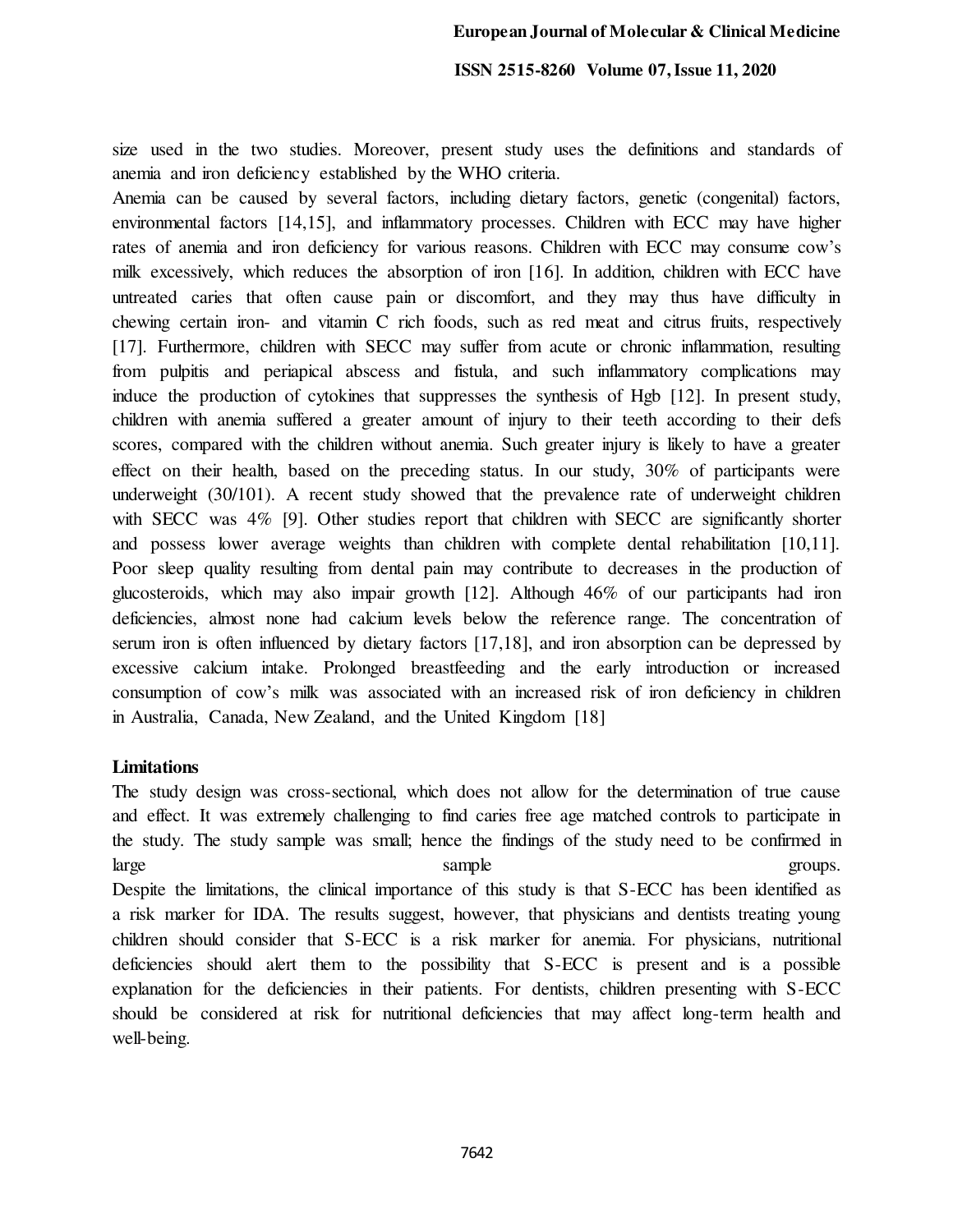## **Conclusion**

ECC may be a contributing factor for iron deficiency, anemia, and impaired weight gain in young children. ECC (defs score  $\geq$  35) may represent a risk factor for anemia in preschool children. Further studies are needed to examine lifestyle and socioeconomic risk factors that may be associated with the malnourished status of these children. Preventive strategies should be developed to reduce the risk of anemia, iron deficiency, and impaired weight gain in children with ECC.

# **References**

1. American Academy on Pediatric Dentistry; American Academy of Pediatrics. Policy on early childhood caries (ECC): classifications, consequences, and preventive strategies. Pediatr Dent 2008 -2009;30(7 Suppl.):40-3.

2. Manton DJ. Child dental caries – a global problem of inequality. E Clinical Medicine. 2018; 1:3–4.

3. Schroth RJ, Harrison RL, Moffatt ME. Oral health of indigenous children and the influence of early childhood caries on childhood health and well-being. Pediatr Clin N Am. 2009;56(6):1481– 1499.

4. Jabbarifar SE, Ahmady N, Sahafian SA, Samei F, Soheillipour S. Association of parental stress and early childhood caries. Dental Res J. 2009;6(2):65–70.

5. Newdelhi: ICMR; 1994. Oral health ICMR bulletin; p. 24.

6. Kuriakose S, Prasannan M, Remya KC, Kurian J, Sreejith KR. Prevalence of early childhood caries among preschool children in Trivandrum and its association with various risk factors. *Contemp Clin Dent*. 2015;6(1):69-73.

7. Folayan MO, El Tantawi M, Schroth RJ, et al. Associations between early childhood caries, malnutrition and anemia: a global perspective. *BMC Nutr*. 2020; 6:16. Published 2020 May 4. doi:10.1186/s40795-020-00340-z

8. Shaoul R, Gaitini L, Kharouba J, Darawshi G, Maor I, Somri M. The association of childhood iron deficiency anaemia with severe dental caries. Acta Paediatr 2012;101:e76- 9.

9. Gaur S, Nayak R. Underweight in low socioeconomic status preschool children with severe early childhood caries. J Indian Soc Pedod Prev Dent 2011;29:305-9

10. So M, Ellenikiotis YA, Husby HM, Paz CL, Seymour B, Sokal-Gutierrez K. Early Childhood Dental Caries, Mouth Pain, and Malnutrition in the Ecuadorian Amazon Region. Int J Environ Res Public Health. 2017;14(5)

11. Schroth R, Jeal N, Kliewer E, Sellers E. The relationship between vitamin D and severe early childhood caries: a pilot study. Int J Vitam Nutr Res. 2012;82(1):53–62.

12. WHO. Iron deficiency anaemia: assessment, prevention and control. A guide for programmed managers. Geneva: WHO; 2001. p. 33e40.